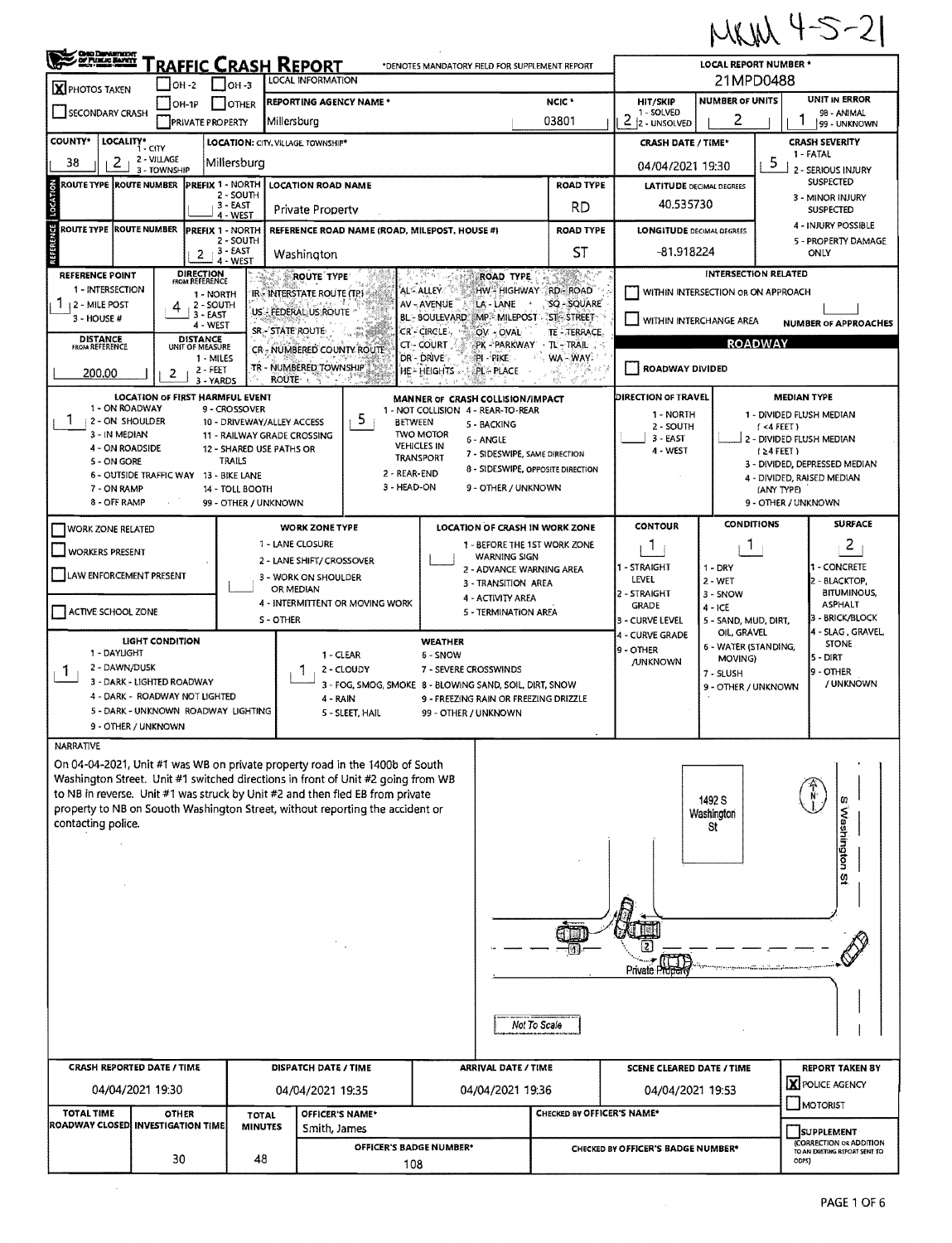| <b>CHIO DEPARTMENT</b><br>OF PUBLIC BATELY                                       |                                                                        | <b>LOCAL REPORT NUMBER</b>                                                                 |                                                   |                     |                                                            |                                          |                                                                      |  |  |  |  |
|----------------------------------------------------------------------------------|------------------------------------------------------------------------|--------------------------------------------------------------------------------------------|---------------------------------------------------|---------------------|------------------------------------------------------------|------------------------------------------|----------------------------------------------------------------------|--|--|--|--|
|                                                                                  |                                                                        | 21MPD0488                                                                                  |                                                   |                     |                                                            |                                          |                                                                      |  |  |  |  |
| <b>OWNER NAME: LAST, FIRST, MIDDLE (C) SAME AS DRIVER)</b><br>UNIT #             |                                                                        |                                                                                            |                                                   |                     | OWNER PHONE:INCLUDE AREA CODE (C) SAME AS DRIVER:          |                                          | DAMAGE                                                               |  |  |  |  |
| UNKNOWN, UNKNOWN<br>OWNER ADDRESS: STREET, CITY, STATE, ZIP ( C) SAME AS DRIVER! |                                                                        |                                                                                            |                                                   |                     |                                                            | $1 - NONE$                               | DAMAGE SCALE<br>3 - FUNCTIONAL DAMAGE                                |  |  |  |  |
| UNKNOWN, OH                                                                      |                                                                        |                                                                                            |                                                   |                     |                                                            | 2 - MINOR DAMAGE<br>4 - DISABLING DAMAGE |                                                                      |  |  |  |  |
| COMMERCIAL CARRIER: NAME, ADDRESS, CITY, STATE, ZIP                              |                                                                        |                                                                                            |                                                   |                     | COMMERCIAL CARRIER PHONE: INCLUDE AREA CODE                | 9 - UNKNOWN                              |                                                                      |  |  |  |  |
|                                                                                  |                                                                        |                                                                                            |                                                   |                     |                                                            |                                          | <b>DAMAGED AREA(S)</b><br>INDICATE ALL THAT APPLY                    |  |  |  |  |
| LP STATE   LICENSE PLATE #                                                       |                                                                        | <b>VEHICLE IDENTIFICATION #</b>                                                            |                                                   | <b>VEHICLE YEAR</b> | <b>VEHICLE MAKE</b>                                        |                                          |                                                                      |  |  |  |  |
| <b>INSURANCE COMPANY</b><br>INSURANCE                                            |                                                                        | <b>INSURANCE POLICY #</b>                                                                  |                                                   | <b>COLOR</b>        | <b>VEHICLE MODEL</b>                                       |                                          |                                                                      |  |  |  |  |
| <b>İVERIFIED</b>                                                                 |                                                                        |                                                                                            | <b>TOWED BY: COMPANY NAME</b>                     | <b>BLK</b>          |                                                            |                                          |                                                                      |  |  |  |  |
| <b>TYPE OF USE</b><br><b>COMMERCIAL</b><br>GOVERNMENT                            | IN EMERGENCY                                                           | US DOT #                                                                                   |                                                   |                     |                                                            |                                          |                                                                      |  |  |  |  |
| <b>INTERLOCK</b>                                                                 | RESPONSE<br># OCCUPANTS                                                | VEHICLE WEIGHT GVWR/GCWR<br>$1 - 10K$ LBS.                                                 | IMATERIAL                                         | <b>CLASS#</b>       | <b>HAZARDOUS MATERIAL</b><br>PLACARD ID #                  |                                          |                                                                      |  |  |  |  |
| <b>Y HIT/SKIP UNIT</b><br><b>DEVICE</b><br><b>EQUIPPED</b>                       |                                                                        | 2 - 10,001 - 26K LBS.<br>$3 - 26K$ LBS.                                                    | RELEASED<br>PLACARD                               |                     |                                                            |                                          |                                                                      |  |  |  |  |
| 1 - PASSENGER CAR                                                                | 6 - VAN (9-15 SEATS)                                                   | 12 - GOLF CART                                                                             | 18 - LIMO (LIVERY VEHICLE)                        |                     | 23 - PEDESTRIAN/SKATER                                     |                                          |                                                                      |  |  |  |  |
| 2 - PASSENGER VAN<br>(MINIVAN)                                                   | 7 - MOTORCYCLE 2-WHEELED<br>8 - MOTORCYCLE 3-WHEELED                   | 13 - SNOWMOBILE<br>14 - SINGLE UNIT                                                        | 19 - BUS (16+ PASSENGERS)<br>20 - OTHER VEHICLE   |                     | 24 - WHEELCHAIR (ANY TYPE)<br>25 - OTHER NON-MOTORIST      |                                          |                                                                      |  |  |  |  |
| UNIT TYPE 3 - SPORT UTILITY<br>VEHICLE                                           | 9 - AUTOCYCLE<br>10 - MOPED OR MOTORIZED                               | TRUCK<br><b>15 - SEMI-TRACTOR</b>                                                          | 21 - HEAVY EQUIPMENT                              |                     | 26 - BICYCLE                                               |                                          |                                                                      |  |  |  |  |
| 4 - PICK UP                                                                      | BICYCLE                                                                | 16 - FARM EQUIPMENT                                                                        | 22 - ANIMAL WITH RIDER OR<br>ANIMAL-DRAWN VEHICLE |                     | 27 - TRAIN<br>99 - UNKNOWN OR HIT/SKIP                     |                                          |                                                                      |  |  |  |  |
| 5 - CARGO VAN<br>0<br># OF TRAILING UNITS                                        | 11 - ALL TERRAIN VEHICLE<br>(ATV/UTV)                                  | 17 - MOTORHOME                                                                             |                                                   |                     |                                                            |                                          | A                                                                    |  |  |  |  |
| VEHICLE<br>WAS VEHICLE OPERATING IN AUTONOMOUS                                   |                                                                        |                                                                                            |                                                   |                     |                                                            | 12                                       | 12                                                                   |  |  |  |  |
| MODE WHEN CRASH OCCURRED?                                                        | 9                                                                      | 0 - NO AUTOMATION<br>1 - DRIVER ASSISTANCE                                                 | 4 - HIGH AUTOMATION                               |                     | 3 - CONDITIONAL AUTOMATION 9 - UNKNOWN                     |                                          |                                                                      |  |  |  |  |
| 9<br>1 - YES 2 - NO 9 - OTHER / UNKNOWN                                          |                                                                        | AUTONOMOUS 2 - PARTIAL AUTOMATION S - FULL AUTOMATION                                      |                                                   |                     |                                                            |                                          |                                                                      |  |  |  |  |
| $1 - NONE$                                                                       | <b>MODE LEVEL</b><br>6 - BUS - CHARTER/TOUR                            | 11 - FIRE                                                                                  | 16 - FARM                                         |                     | 21 - MAIL CARRIER                                          |                                          |                                                                      |  |  |  |  |
| $2 - TAXI$                                                                       | 7 - BUS - INTERCITY                                                    | 12 - MILITARY                                                                              | 17 - MOWING                                       |                     | 99 - OTHER / UNKNOWN                                       |                                          |                                                                      |  |  |  |  |
| 3 - ELECTRONIC RIDE<br><b>SHARING</b><br><b>SPECIAL</b>                          | 8 - BUS - SHUTTLE<br>9 - BUS - OTHER                                   | 13 - POLICE<br>14 - PUBLIC UTILITY                                                         | 18 - SNOW REMOVAL<br>19 - TOWING                  |                     |                                                            |                                          |                                                                      |  |  |  |  |
| FUNCTION 4 - SCHOOL TRANSPORT<br>5 - BUS - TRANSIT/COMMUTER                      | 10 - AMBULANCE                                                         | 15 - CONSTRUCTION EQUIP. 20 - SAFETY SERVICE                                               | PATROL                                            |                     |                                                            |                                          | 12<br>12                                                             |  |  |  |  |
| 1 - NO CARGO 8ODY TYPE                                                           | 4 - LOGGING                                                            | 7 - GRAIN/CHIPS/GRAVEL                                                                     | 99 - OTHER / UNKNOWN<br>11 - DUMP                 |                     |                                                            |                                          |                                                                      |  |  |  |  |
| / NOT APPLICABLE<br>$2 - BUS$<br>CARGO                                           | 5 - INTERMODAL                                                         | 8 - POLE<br><b>CONTAINER CHASSIS</b><br>9 - CARGO TANK                                     |                                                   |                     |                                                            |                                          |                                                                      |  |  |  |  |
| 3 - VEHICLE TOWING<br><b>BODY</b><br>ANOTHER MOTOR VEHICLE                       | 6 - CARGOVAN<br>/ENCLOSED BOX                                          | 10 - FLAT BED                                                                              | 13 - AUTO TRANSPORTER<br>14 - GARBAGE/REFUSE      |                     |                                                            |                                          | 9<br>9                                                               |  |  |  |  |
| <b>TYPE</b><br>1 - TURN SIGNALS                                                  | 4 - BRAKES                                                             | 7 - WORN OR SLICK TIRES                                                                    | 9 - MOTOR TROUBLE                                 |                     | 99 - OTHER / UNKNOWN                                       |                                          |                                                                      |  |  |  |  |
| 2 - HEAD LAMPS<br><b>VEHICLE</b>                                                 | 5 - STEERING                                                           | <b>B - TRAILER EQUIPMENT</b><br>DEFECTIVE                                                  | 10 - DISABLED FROM PRIOR<br><b>ACCIDENT</b>       |                     |                                                            |                                          |                                                                      |  |  |  |  |
| 3 - TAIL LAMPS<br><b>DEFECTS</b>                                                 | 6 - TIRE BLOWOUT                                                       |                                                                                            |                                                   |                     |                                                            | $\Box$ - NO DAMAGE [ 0 ]                 | UNDERCARRIAGE [ 14 ]                                                 |  |  |  |  |
| 1 - INTERSECTION -<br><b>MARKED CROSSWALK</b>                                    | 4 - MIDBLOCK -<br>MARKED CROSSWALK                                     | 7 - SHOULDER/ROADSIDE                                                                      | 10 - DRIVEWAY ACCESS                              |                     | 99 - OTHER / UNKNOWN                                       | $\Box$ -TOP(13)                          | $\Box$ - ALL AREAS [ 15 ]                                            |  |  |  |  |
| 2 - INTERSECTION -<br>NON-<br>MOTORIST<br>UNMARKED CROSSWALK                     | 5 - TRAVEL LANE -<br>OTHER LOCATION                                    | 8 - SIDEWALK<br>9 - MEDIAN/CROSSING                                                        | 11 - SHARED USE PATHS<br>OR TRAILS                |                     |                                                            | X-UNIT NOT AT SCENE [16]                 |                                                                      |  |  |  |  |
| <b>LOCATION</b><br>3 - INTERSECTION - OTHER                                      | 6 - BICYCLE LANE                                                       | <b>ISLAND</b>                                                                              | 12 - FIRST RESPONDER<br>AT INCIDENT SCENE         |                     |                                                            |                                          |                                                                      |  |  |  |  |
| 1 - NON-CONTACT                                                                  | 1 - STRAIGHT AHEAD<br>2 - BACKING                                      | 9 - LEAVING TRAFFIC<br>LANE                                                                | 15 - WALKING, RUNNING,<br>JOGGING, PLAYING        |                     | 21 - STANDING OUTSIDE<br>DISABLED VEHICLE                  |                                          | INITIAL POINT OF CONTACT                                             |  |  |  |  |
| 2 - NON-COLLISION<br>2<br>4<br>3 - STRIKING                                      | 3 - CHANGING LANES<br>4 - OVERTAKING/PASSING                           | 10 - PARKED<br>11 - SLOWING OR STOPPED                                                     | 16 - WORKING<br>17 - PUSHING VEHICLE              |                     | 99 - OTHER / UNKNOWN                                       | 0 - NO DAMAGE<br>15.                     | 14 - UNDERCARRIAGE<br>1-12 - REFER TO UNIT 15 - VEHICLE NOT AT SCENE |  |  |  |  |
| <b>ACTION</b><br>4 - STRUCK                                                      | PRE-CRASH 5 - MAKING RIGHT TURN<br><b>ACTIONS 6 - MAXING LEFT TURN</b> | IN TRAFFIC<br>12 - DRIVERLESS                                                              | 18 - APPROACHING OR<br><b>LEAVING VEHICLE</b>     |                     |                                                            |                                          | DIAGRAM<br>99 - UNKNOWN                                              |  |  |  |  |
| 5 - BOTH STRIKING<br>& STRUCK                                                    | 7 - MAKING U-TURN                                                      | 13 - NEGOTIATING A CURVE                                                                   | 19 - STANDING                                     |                     |                                                            | 13 - TOP                                 |                                                                      |  |  |  |  |
| 9 - OTHER / UNKNOWN                                                              | 8 - ENTERING TRAFFIC<br>LANE                                           | 14 - ENTERING OR CROSSING 20 - OTHER NON-MOTORIST<br>SPECIFIED LOCATION                    |                                                   |                     |                                                            |                                          | TRAFFIC                                                              |  |  |  |  |
| 1 - NONE<br>2 - FAILURE TO YIELD                                                 | /ACDA                                                                  | 8 - FOLLOWING TOO CLOSE 13 - IMPROPER START FROM<br>A PARKED POSITION                      | <b>EQUIPMENT</b>                                  |                     | 18 - OPERATING DEFECTIVE 23 - OPENING DOOR INTO<br>ROADWAY | <b>TRAFFICWAY FLOW</b><br>1 - ONE-WAY    | <b>TRAFFIC CONTROL</b>                                               |  |  |  |  |
| 3 - RAN RED LIGHT<br>4 - RAN STOP SIGN<br>12                                     | 9 - IMPROPER LANE<br>CHANGE                                            | 14 - STOPPED OR PARKED<br>ILLEGALLY                                                        | 19 - LOAD SHIFTING<br>/FALLING/SPILLING           |                     | 99 - OTHER IMPROPER<br><b>ACTION</b>                       | 2 - TWO-WAY                              | 1 - ROUNDABOUT 4 - STOP SIGN<br>2 - SIGNAL<br>5 - YIELD SIGN         |  |  |  |  |
| 5 - UNSAFE SPEED<br>CONTRIBUTING 6 - IMPROPER TURN                               | 10 - IMPROPER PASSING<br>11 - DROVE OFF ROAD                           | 15 - SWERVING TO AVOID<br>16 - WRONG WAY                                                   | 20 - IMPROPER CROSSING<br>21 - LYING IN ROADWAY   |                     |                                                            | 2                                        | ь<br>3-FLASHER<br><b>6 - NO CONTROL</b>                              |  |  |  |  |
| EVENTS <sub>(5)</sub><br>CIRCUMSTANCES 7 - LEFT OF CENTER                        | 12 - IMPROPER BACKING                                                  | 17 - VISION OBSTRUCTION                                                                    | 22 - NOT DISCERNIBLE                              |                     |                                                            | # OF THROUGH LANES                       | <b>RAIL GRADE CROSSING</b>                                           |  |  |  |  |
| SEQUENCE OF EVENTS                                                               |                                                                        |                                                                                            |                                                   |                     |                                                            | ON ROAD                                  | 1 - NOT INVLOVED<br>2 - INVOLVED-ACTIVE CROSSING                     |  |  |  |  |
| 1 - OVERTURN/ROLLOVER<br>20                                                      | 7 - SEPARATION OF UNITS                                                | <b>EVENTS SALL</b><br>12 - DOWNHILL RUNAWAY                                                | 19 - ANIMAL -OTHER                                |                     | 23 - STRUCK BY FALLING,                                    | 2                                        | 3 - INVOLVED-PASSIVE CROSSING                                        |  |  |  |  |
| 2 - FIRE/EXPLOSION<br>3 - IMMERSION                                              | 8 - RAN OFF ROAD RIGHT<br>9 - RAN OFF ROAD LEFT                        | 13 - OTHER NON-COLLISION<br>14 - PEDESTRIAN                                                | 20 - MOTOR VEHICLE IN<br><b>TRANSPORT</b>         |                     | SHIFTING CARGO OR<br>ANYTHING SET IN                       |                                          | UNIT / NON-MOTORIST DIRECTION                                        |  |  |  |  |
| 4 - JACKKNIFE<br>5 - CARGO / EQUIPMENT                                           | 10 - CROSS MEDIAN<br>11 - CROSS CENTERLINE -                           | 15 - PEDALCYCLE<br>16 - RAILWAY VEHICLE                                                    | 21 - PARKED MOTOR<br><b>VEHICLE</b>               |                     | MOTION BY A MOTOR<br>VEHICLE                               |                                          | 1 - NORTH<br>5 - NORTHEAST<br>2 - SOUTH<br>6 - NORTHWEST             |  |  |  |  |
| LOSS OR SHIFT<br>6 - EQUIPMENT FAILURE                                           | OPPOSITE DIRECTION<br>OF TRAVEL                                        | 17 - ANIMAL - FARM<br>18 - ANIMAL - DEER                                                   | 22 - WORK ZONE<br><b>MAINTENANCE</b>              |                     | 24 - OTHER MOVABLE<br>OBJECT                               |                                          | 3 - EAST<br>7 - SOUTHEAST                                            |  |  |  |  |
|                                                                                  |                                                                        |                                                                                            | EQUIPMENT                                         |                     |                                                            | TO I                                     | 4 - WEST<br>8 - SOUTHWEST<br>9 - OTHER / UNKNOWN                     |  |  |  |  |
| 25 - IMPACT ATTENUATOR<br>/ CRASH CUSHION                                        | 31 - GUARDRAIL END<br>32 - PORTABLE BARRIER                            | COLLISION WITH FIXED OBJECT - STRUCK<br>38 - OVERHEAD SIGN POST<br>39 - LIGHT / LUMINARIES | 45 - EMBANKMENT<br>46 - FENCE                     |                     | 52 - BUILDING<br>53 - TUNNEL                               |                                          |                                                                      |  |  |  |  |
| 26 - BRIDGE OVERHEAD<br><b>STRUCTURE</b>                                         | 33 - MEDIAN CABLE BARRIER                                              | <b>SUPPORT</b>                                                                             | 47 - MAILBOX<br>48 - TREE                         |                     | 54 - OTHER FIXED                                           | UNIT SPEED                               | DETECTED SPEED                                                       |  |  |  |  |
| 27 - BRIDGE PIER OR                                                              | 34 - MEDIAN GUARDRAIL<br><b>BARRIER</b>                                | 40 - UTILITY POLE<br>41 - OTHER POST, POLE<br>OR SUPPORT                                   | 49 - FIRE HYDRANT<br>50 - WORK ZONE               |                     | OBJECT<br>99 - OTHER / UNKNOWN                             | 20                                       | 1 - STATED / ESTIMATED SPEED                                         |  |  |  |  |
| ABUTMENT<br>28 - BRIDGE PARAPET                                                  | 35 - MEDIAN CONCRETE<br><b>BARRIER</b>                                 | 42 - CULVERT                                                                               | MAINTENANCE<br><b>EQUIPMENT</b>                   |                     |                                                            |                                          | 1<br>2 - CALCULATED / EDR                                            |  |  |  |  |
| 29 - BRIDGE RAIL<br>30 - GUARDRAIL FACE                                          | 36 - MEDIAN OTHER BARRIER 43 - CURB<br>37 - TRAFFIC SIGN POST          | 44 - DITCH                                                                                 | 51 - WALL                                         |                     |                                                            | POSTED SPEED                             | 3 - UNDETERMINED                                                     |  |  |  |  |
| FIRST HARMFUL EVENT                                                              |                                                                        | MOST HARMFUL EVENT                                                                         |                                                   |                     |                                                            | 10                                       |                                                                      |  |  |  |  |

 $\hat{\mathcal{A}}$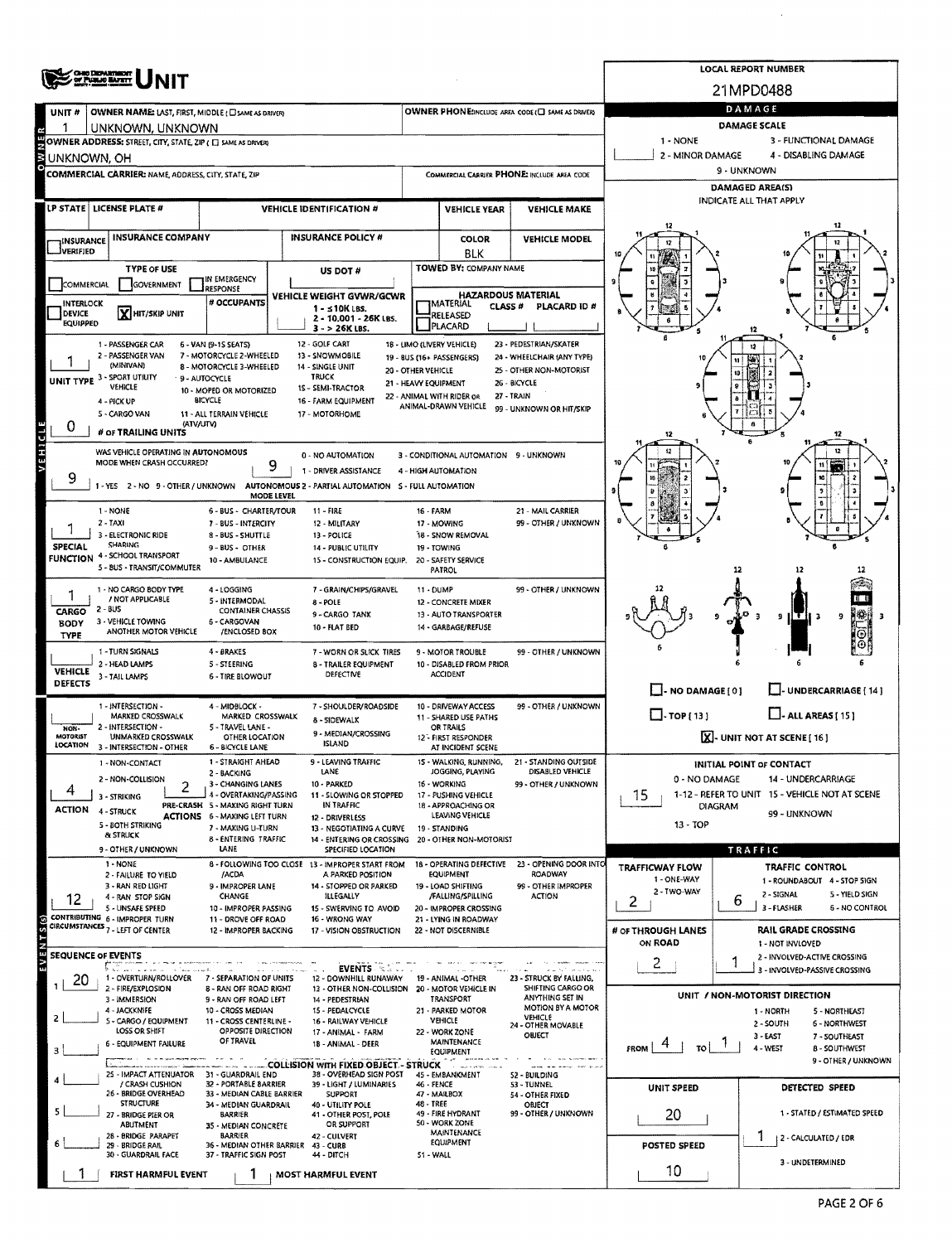| OND DEPARTMENT                                                                       | <b>NIT</b>                                                              | <b>LOCAL REPORT NUMBER</b>                                                                                        |                                               |                                                   |                                                          |                                   |                                                                      |  |  |  |  |
|--------------------------------------------------------------------------------------|-------------------------------------------------------------------------|-------------------------------------------------------------------------------------------------------------------|-----------------------------------------------|---------------------------------------------------|----------------------------------------------------------|-----------------------------------|----------------------------------------------------------------------|--|--|--|--|
|                                                                                      |                                                                         | 21MPD0488                                                                                                         |                                               |                                                   |                                                          |                                   |                                                                      |  |  |  |  |
| UNIT #                                                                               | OWNER NAME: LAST, FIRST, MIDDLE (CISAME AS DRIVER)                      |                                                                                                                   | DAMAGE                                        |                                                   |                                                          |                                   |                                                                      |  |  |  |  |
| 2<br>DUFF, RANDY, L<br>OWNER ADDRESS: STREET, CITY, STATE, ZIP ( C ] SAME AS DRIVERY |                                                                         | 330-365-6364                                                                                                      | 1 - NONE                                      | <b>DAMAGE SCALE</b><br>3 - FUNCTIONAL DAMAGE      |                                                          |                                   |                                                                      |  |  |  |  |
| 5948 TOWNSIP RD 212, LAKEVILLE, OH, 44638                                            |                                                                         |                                                                                                                   | 2<br>2 - MINOR DAMAGE<br>4 - DISABLING DAMAGE |                                                   |                                                          |                                   |                                                                      |  |  |  |  |
| COMMERCIAL CARRIER: NAME, ADDRESS, CITY, STATE, ZIP                                  |                                                                         | 9 - UNKNOWN                                                                                                       |                                               |                                                   |                                                          |                                   |                                                                      |  |  |  |  |
|                                                                                      |                                                                         | <b>DAMAGED AREA(S)</b>                                                                                            |                                               |                                                   |                                                          |                                   |                                                                      |  |  |  |  |
| LP STATE   LICENSE PLATE #                                                           |                                                                         | <b>VEHICLE IDENTIFICATION #</b>                                                                                   |                                               | <b>VEHICLE YEAR</b>                               | <b>VEHICLE MAKE</b>                                      |                                   | INDICATE ALL THAT APPLY                                              |  |  |  |  |
| JCS6182<br>ОН<br><b>INSURANCE COMPANY</b>                                            |                                                                         | 2A4RR5D1XAR480062<br><b>INSURANCE POLICY #</b>                                                                    |                                               | 2010                                              | CHRYSLER                                                 |                                   |                                                                      |  |  |  |  |
| <b>X</b> INSURANCE                                                                   | PERMANENT GENERAL                                                       | 1G-OH5456613                                                                                                      |                                               | <b>COLOR</b><br>BLK                               | <b>VEHICLE MODEL</b><br>CARAVAN                          |                                   |                                                                      |  |  |  |  |
| <b>TYPE OF USE</b>                                                                   |                                                                         | US DOT #                                                                                                          |                                               | TOWED BY: COMPANY NAME                            |                                                          |                                   |                                                                      |  |  |  |  |
| <b>GOVERNMENT</b><br>COMMERCIAL                                                      | IN EMERGENCY<br>RESPONSE                                                |                                                                                                                   |                                               | <b>HAZARDOUS MATERIAL</b>                         |                                                          |                                   |                                                                      |  |  |  |  |
| <b>INTERLOCK</b><br>DEVICE<br><b>HIT/SKIP UNIT</b>                                   | # OCCUPANTS                                                             | VEHICLE WEIGHT GVWR/GCWR<br>1 - ≤10K LBS.                                                                         |                                               | IMATERIAL<br>CLASS #                              | PLACARD ID #                                             |                                   |                                                                      |  |  |  |  |
| EQUIPPED                                                                             | 5                                                                       | 2 - 10.001 - 26K LBS.<br>$3 - 26K$ LBS.                                                                           |                                               | RELEASED<br>PLACARD                               |                                                          |                                   |                                                                      |  |  |  |  |
| 1 - PASSENGER CAR                                                                    | 6 - VAN (9-15 SEATS)                                                    | 12 - GOLF CART                                                                                                    |                                               | 18 - LIMO (LIVERY VEHICLE)                        | 23 - PEDESTRIAN/SKATER                                   |                                   | 12                                                                   |  |  |  |  |
| 2 - PASSENGER VAN<br>(MINIVAN)                                                       | 7 - MOTORCYCLE 2-WHEELED<br>8 - MOTORCYCLE 3-WHEELED                    | 13 SNOWMOBILE<br>14 - SINGLE UNIT                                                                                 | 20 - OTHER VEHICLE                            | 19 - BUS (16+ PASSENGERS)                         | 24 - WHEELCHAIR (ANY TYPE)<br>25 - OTHER NON-MOTORIST    |                                   |                                                                      |  |  |  |  |
| UNIT TYPE 3 - SPORT UTILITY<br>VEHICLE                                               | 9 - AUTOCYCLE<br>10 - MOPED OR MOTORIZED                                | <b>TRUCK</b><br>15 - SEMI-TRACTOR                                                                                 | 21 - HEAVY EQUIPMENT                          |                                                   | 26 - 81CYCLE                                             |                                   |                                                                      |  |  |  |  |
| 4 - PICK UP                                                                          | BICYCLE                                                                 | 16 - FARM EQUIPMENT                                                                                               |                                               | 22 - ANIMAL WITH RIDER OR<br>ANIMAL-DRAWN VEHICLE | 27 - TRAIN<br>99 - UNKNOWN OR HIT/SKIP                   |                                   |                                                                      |  |  |  |  |
| 5 - CARGO VAN<br>0                                                                   | 11 - ALL TERRAIN VEHICLE<br>(ATV/UTV)                                   | 17 - MOTORHOME                                                                                                    |                                               |                                                   |                                                          |                                   |                                                                      |  |  |  |  |
| # OF TRAILING UNITS                                                                  |                                                                         |                                                                                                                   |                                               |                                                   |                                                          |                                   |                                                                      |  |  |  |  |
| VEHICLE<br>MODE WHEN CRASH OCCURRED?                                                 | WAS VEHICLE OPERATING IN AUTONOMOUS<br>0                                | 0 - NO AUTOMATION                                                                                                 |                                               | 3 - CONDITIONAL AUTOMATION 9 - UNKNOWN            |                                                          |                                   |                                                                      |  |  |  |  |
| ۷                                                                                    |                                                                         | 1 - DRIVER ASSISTANCE<br>1 - YES 2 - NO 9 - OTHER / UNKNOWN AUTONOMOUS 2 - PARTIAL AUTOMATION 5 - FULL AUTOMATION |                                               | 4 - HIGH AUTOMATION                               |                                                          |                                   |                                                                      |  |  |  |  |
|                                                                                      | MODE LEVEL                                                              |                                                                                                                   |                                               |                                                   |                                                          |                                   |                                                                      |  |  |  |  |
| 1 - NONE<br>2 - TAXI                                                                 | 6 - BUS - CHARTER/TOUR<br>7 - BUS - INTERCITY                           | 11 - FIRE<br>12 - MILITARY                                                                                        | 16 - FARM                                     | 17 - MOWING                                       | 21 - MAIL CARRIER<br>99 - OTHER / UNKNOWN                |                                   |                                                                      |  |  |  |  |
| 3 - ELECTRONIC RIDE<br><b>SHARING</b>                                                | 8 - BUS - SHUTTLE                                                       | 13 - POLICE                                                                                                       |                                               | 18 - SNOW REMOVAL                                 |                                                          |                                   |                                                                      |  |  |  |  |
| <b>SPECIAL</b><br><b>FUNCTION 4 - SCHOOL TRANSPORT</b>                               | 9 - BUS - OTHER<br>10 - AMBULANCE                                       | 14 - PUBLIC UTILITY<br>15 - CONSTRUCTION EQUIP.                                                                   | 19 - TOWING                                   | 20 - SAFETY SERVICE                               |                                                          |                                   |                                                                      |  |  |  |  |
| 5 - BUS - TRANSIT/COMMUTER                                                           |                                                                         |                                                                                                                   |                                               | PATROL                                            |                                                          |                                   | 12<br>12                                                             |  |  |  |  |
| 1 - NO CARGO BODY TYPE<br>/ NOT APPLICABLE                                           | 4 - LOGGING<br>5 - INTERMODAL                                           | 7 - GRAIN/CHIPS/GRAVEL<br>8 - POLE                                                                                | 11 - DUMP                                     | 12 - CONCRETE MIXER                               | 99 - OTHER / UNKNOWN                                     |                                   |                                                                      |  |  |  |  |
| $2 - 8US$<br>CARGO                                                                   | <b>CONTAINER CHASSIS</b>                                                | 9 - CARGO TANK                                                                                                    |                                               | 13 - AUTO TRANSPORTER                             |                                                          |                                   | 9<br>H F H 3<br>۰                                                    |  |  |  |  |
| 3 - VEHICLE TOWING<br><b>BODY</b><br>ANOTHER MOTOR VEHICLE<br><b>TYPE</b>            | 6 - CARGOVAN<br>/ENCLOSED BOX                                           | 10 - FLAT BED                                                                                                     |                                               | 14 - GARBAGE/REFUSE                               |                                                          |                                   |                                                                      |  |  |  |  |
| 1 - TURN SIGNALS                                                                     | 4 - BRAKES                                                              | 7 - WORN OR SLICK TIRES                                                                                           |                                               | 9 - MOTOR TROUBLE                                 | 99 - OTHER / UNKNOWN                                     |                                   |                                                                      |  |  |  |  |
| 2 - HEAD LAMPS<br>VEHICLE<br>3 - TAIL LAMPS                                          | 5 - STEERING<br>6 - TIRE BLOWOUT                                        | 8 - TRAILER EQUIPMENT<br>DEFECTIVE                                                                                |                                               | 10 - DISABLED FROM PRIOR<br><b>ACCIDENT</b>       |                                                          |                                   |                                                                      |  |  |  |  |
| DEFECTS                                                                              |                                                                         |                                                                                                                   |                                               |                                                   |                                                          | $\Box$ - NO DAMAGE $[0]$          | U-UNDERCARRIAGE [14]                                                 |  |  |  |  |
| 1 - INTERSECTION -<br>MARKED CROSSWALK                                               | 4 - MIDBLOCK -<br>MARKED CROSSWALK                                      | 7 - SHOULDER/ROADSIDE<br>8 - SIDEWALK                                                                             |                                               | 10 - DRIVEWAY ACCESS<br>11 - SHARED USE PATHS     | 99 - OTHER / UNKNOWN                                     | $\Box$ -TOP(13)                   | $\Box$ - ALL AREAS [ 15 ]                                            |  |  |  |  |
| 2 - INTERSECTION -<br><b>NOW</b><br><b>MOTORIST</b><br>UNMARKED CROSSWALK            | 5 - TRAVEL LANE -<br>OTHER LOCATION                                     | 9 - MEDIAN/CROSSING                                                                                               |                                               | OR TRAILS<br>12 - FIRST RESPONDER                 |                                                          | $\Box$ - UNIT NOT AT SCENE [ 16 ] |                                                                      |  |  |  |  |
| LOCATION<br>3 - INTERSECTION - OTHER                                                 | <b>6 - BICYCLE LANE</b>                                                 | <b>ISLAND</b>                                                                                                     |                                               | AT INCIDENT SCENE                                 |                                                          |                                   |                                                                      |  |  |  |  |
| 1 - NON-CONTACT                                                                      | 1 - STRAIGHT AHEAD<br>2 - BACKING                                       | 9 - LEAVING TRAFFIC<br>LANE                                                                                       |                                               | 15 - WALKING, RUNNING,<br>JOGGING, PLAYING        | 21 - STANDING OUTSIDE<br>DISABLED VEHICLE                |                                   | INITIAL POINT OF CONTACT                                             |  |  |  |  |
| 2 - NON-COLLISION<br>3<br>3 - STRIKING                                               | 3 - CHANGING LANES<br>4 - OVERTAKING/PASSING                            | 10 - PARKED<br>11 - SLOWING OR STOPPED                                                                            |                                               | 16 - WORKING<br>17 - PUSHING VEHICLE              | 99 - OTHER / UNKNOWN                                     | 0 - NO DAMAGE<br>1                | 14 - UNDERCARRIAGE<br>1-12 - REFER TO UNIT 15 - VEHICLE NOT AT SCENE |  |  |  |  |
| <b>ACTION</b><br>4 - STRUCK                                                          | PRE-CRASH 5 - MAKING RIGHT TURN<br><b>ACTIONS 6 - MAKING LEFT TURN</b>  | IN TRAFFIC                                                                                                        |                                               | 18 - APPROACHING OR<br>LEAVING VEHICLE            |                                                          | <b>DIAGRAM</b>                    | 99 - UNKNOWN                                                         |  |  |  |  |
| 5 - BOTH STRIKING<br>& STRUCK                                                        | 7 - MAKING U-TURN                                                       | 12 - DRIVERLESS<br>13 - NEGOTIATING A CURVE                                                                       |                                               | 19 - STANDING                                     |                                                          | $13 - TOP$                        |                                                                      |  |  |  |  |
| 9 - OTHER / UNKNOWN                                                                  | 8 - ENTERING TRAFFIC<br>LANE                                            | 14 - ENTERING OR CROSSING 20 - OTHER NON-MOTORIST<br>SPECIFIED LOCATION                                           |                                               |                                                   |                                                          |                                   | TRAFFIC                                                              |  |  |  |  |
| 1 - NONE                                                                             | /ACDA                                                                   | 8 - FOLLOWING TOO CLOSE 13 - IMPROPER START FROM<br>A PARKED POSITION                                             |                                               | 18 - OPERATING DEFECTIVE<br><b>EQUIPMENT</b>      | 23 - OPENING DOOR INTO<br>ROADWAY                        | <b>TRAFFICWAY FLOW</b>            | <b>TRAFFIC CONTROL</b>                                               |  |  |  |  |
| 2 - FAILURE TO YIELD<br>3 - RAN RED LIGHT                                            | 9 - IMPROPER LANE                                                       | 14 - STOPPED OR PARKED                                                                                            |                                               | 19 - LOAD SHIFTING                                | 99 - OTHER IMPROPER                                      | 1 - ONE-WAY<br>2 - TWO-WAY        | 1 - ROUNDABOUT 4 - STOP SIGN<br>2 - SIGNAL<br>5 - YIELD SIGN         |  |  |  |  |
| 4 - RAN STOP SIGN<br><b>S-UNSAFE SPEED</b>                                           | CHANGE<br>10 - IMPROPER PASSING                                         | <b>ILLEGALLY</b><br>15 - SWERVING TO AVOID                                                                        |                                               | /FALLING/SPILLING<br>20 - IMPROPER CROSSING       | <b>ACTION</b>                                            | 2                                 | 6<br>3 - FLASHER<br><b>6 - NO CONTROL</b>                            |  |  |  |  |
| CONTRIBUTING 6 - IMPROPER TURN<br>CIRCUMSTANCES <sub>7</sub> - LEFT OF CENTER        | 11 - DROVE OFF ROAD<br>12 - IMPROPER BACKING                            | 16 - WRONG WAY<br>17 - VISION OBSTRUCTION                                                                         |                                               | 21 - LYING IN ROADWAY<br>22 - NOT DISCERNIBLE     |                                                          | # OF THROUGH LANES                | <b>RAIL GRADE CROSSING</b>                                           |  |  |  |  |
| EVENTS(S)                                                                            |                                                                         |                                                                                                                   |                                               |                                                   |                                                          | ON ROAD                           | 1 - NOT INVLOVED                                                     |  |  |  |  |
| SEOUENCE OF EVENTS                                                                   |                                                                         | <b>EVENTS</b>                                                                                                     |                                               |                                                   |                                                          | 2                                 | 2 - INVOLVED-ACTIVE CROSSING<br>1<br>3 - INVOLVED-PASSIVE CROSSING   |  |  |  |  |
| 20<br>2 - FIRE/EXPLOSION                                                             | 1 - OVERTURN/ROLLOVER 7 - SEPARATION OF UNITS<br>8 - RAN OFF ROAD RIGHT | 12 - DOWNHILL RUNAWAY<br>13 - OTHER NON-COLLISION 20 - MOTOR VEHICLE IN                                           |                                               | 19 - ANIMAL -OTHER                                | 23 - STRUCK BY FALLING,<br>SHIFTING CARGO OR             |                                   |                                                                      |  |  |  |  |
| 3 - IMMERSION                                                                        | 9 - RAN OFF ROAD LEFT                                                   | 14 - PEDESTRIAN                                                                                                   |                                               | <b>TRANSPORT</b>                                  | ANYTHING SET IN<br>MOTION BY A MOTOR                     |                                   | UNIT / NON-MOTORIST DIRECTION                                        |  |  |  |  |
| 4 - JACKKNIFE<br>2<br>5 - CARGO / EQUIPMENT                                          | 10 - CROSS MEDIAN<br>11 - CROSS CENTERLINE -                            | 15 - PEDALCYCLE<br>16 - RAILWAY VEHICLE                                                                           |                                               | 21 - PARKED MOTOR<br>VEHICLE                      | VEHICLE<br>24 - OTHER MOVABLE                            |                                   | 5 - NORTHEAST<br>1 - NORTH<br>2 - SOUTH<br><b>6 - NORTHWEST</b>      |  |  |  |  |
| LOSS OR SHIFT<br>6 - EQUIPMENT FAILURE                                               | OPPOSITE DIRECTION<br>OF TRAVEL                                         | 17 - ANIMAL - FARM<br>18 - ANIMAL - DEER                                                                          |                                               | 22 - WORK ZONE<br>MAINTENANCE                     | OBJECT                                                   | $3 - EAST$<br>7 - SOUTHEAST<br>3  |                                                                      |  |  |  |  |
|                                                                                      |                                                                         | <b>COLLISION WITH FIXED OBJECT - STRUCK.</b>                                                                      |                                               | <b>EQUIPMENT</b>                                  |                                                          | <b>FROM</b><br>TO I               | 4 - WEST<br>8 - SOUTHWEST<br>9 - OTHER / UNKNOWN                     |  |  |  |  |
| 25 - IMPACT ATTENUATOR<br>/ CRASH CUSHION                                            | 31 - GUARDRAIL END<br>32 - PORTABLE BARRIER                             | 38 - OVERHEAD SIGN POST<br>39 - LIGHT / LUMINARIES                                                                | 46 - FENCE                                    | 45 - EMBANKMENT                                   | <b>Contract Contract</b><br>52 - BUILDING<br>53 - TUNNEL |                                   |                                                                      |  |  |  |  |
| 26 - BRIDGE OVERHEAD<br><b>STRUCTURE</b>                                             | 33 - MEDIAN CABLE BARRIER                                               | <b>SUPPORT</b>                                                                                                    | 47 - MAILBOX<br>48 - TREE                     |                                                   | <b>S4 - OTHER FIXED</b>                                  | UNIT SPEED                        | DETECTED SPEED                                                       |  |  |  |  |
| 27 - BRIDGE PIER OR                                                                  | 34 - MEDIAN GUARDRAIL<br><b>BARRIER</b>                                 | 40 - UTILITY POLE<br>41 - OTHER POST, POLE                                                                        |                                               | 49 - FIRE HYDRANT<br>50 - WORK ZONE               | OBJECT<br>99 - OTHER / UNKNOWN                           | 10                                | 1 - STATED / ESTIMATED SPEED                                         |  |  |  |  |
| ABUTMENT<br>28 - BRIDGE PARAPET                                                      | 35 - MEDIAN CONCRETE<br><b>BARRIER</b>                                  | OR SUPPORT<br>42 - CULVERT                                                                                        |                                               | MAINTENANCE                                       |                                                          |                                   | 2 - CALCULATED / EDR                                                 |  |  |  |  |
| 29 - BRIDGE RAIL<br>30 - GUARDRAIL FACE                                              | 36 - MEDIAN OTHER BARRIER 43 - CURB<br>37 - TRAFFIC SIGN POST           | 44 - DITCH                                                                                                        | 51 - WALL                                     | EQUIPMENT                                         |                                                          | POSTED SPEED                      |                                                                      |  |  |  |  |
| FIRST HARMFUL EVENT                                                                  |                                                                         | <b>MOST HARMFUL EVENT</b>                                                                                         |                                               |                                                   |                                                          | 10                                | 3 - UNDETERMINED                                                     |  |  |  |  |

 $\sim$ 

 $\hat{\mathcal{A}}$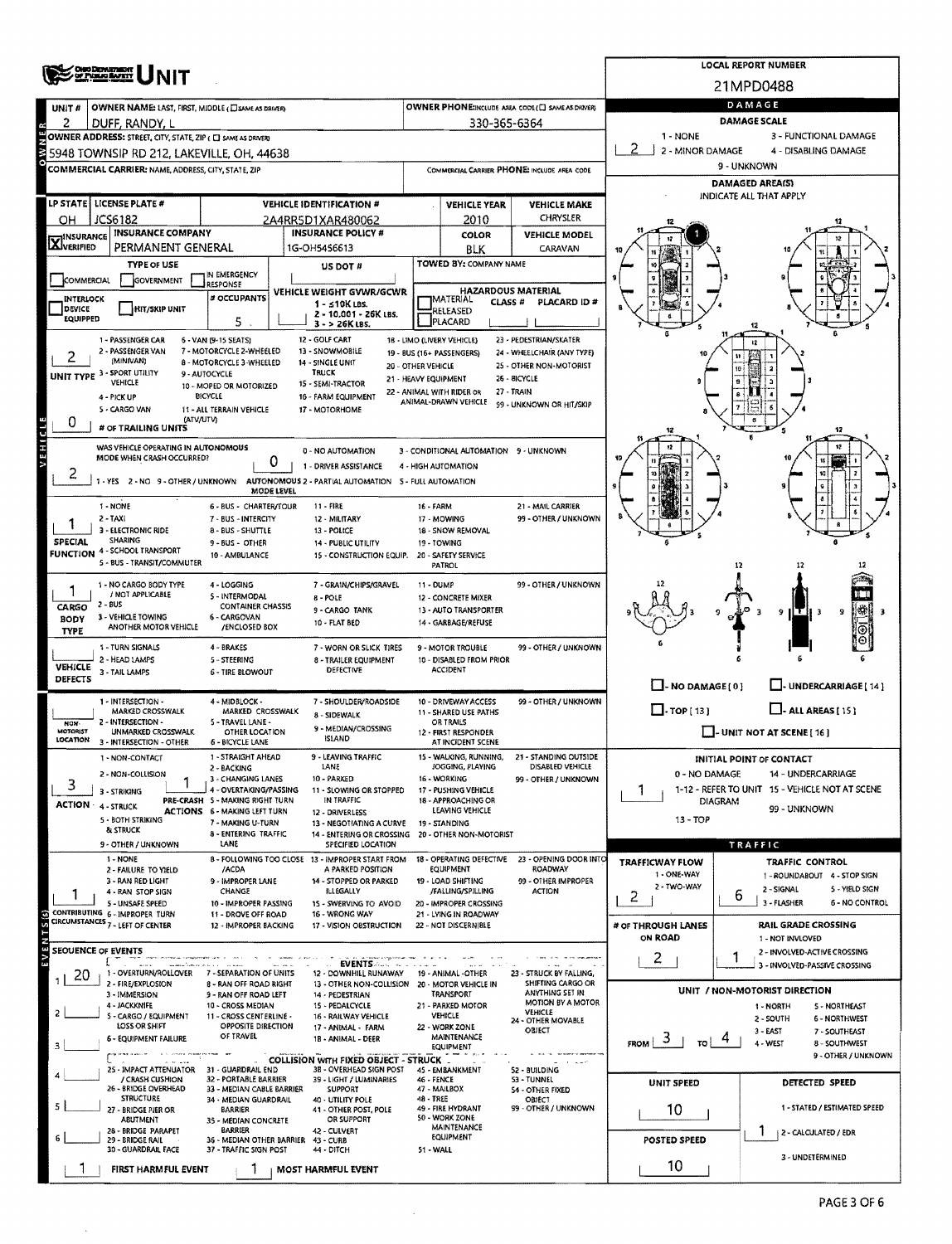| <b>WE DESCRIPT / NON-MOTORIST</b>                     |                                           |  |                                                         |                       |                                                                                               |                                                                                                                                                                                                                                                                                                                                             |                                                       |                   |                                                                                    | <b>LOCAL REPORT NUMBER</b><br>21MPD0488  |                                                           |                                                                                 |                                   |                                               |                        |                                         |                              |  |
|-------------------------------------------------------|-------------------------------------------|--|---------------------------------------------------------|-----------------------|-----------------------------------------------------------------------------------------------|---------------------------------------------------------------------------------------------------------------------------------------------------------------------------------------------------------------------------------------------------------------------------------------------------------------------------------------------|-------------------------------------------------------|-------------------|------------------------------------------------------------------------------------|------------------------------------------|-----------------------------------------------------------|---------------------------------------------------------------------------------|-----------------------------------|-----------------------------------------------|------------------------|-----------------------------------------|------------------------------|--|
|                                                       | UNIT #<br><b>NAME LAST, FIRST, MIDDLE</b> |  |                                                         |                       |                                                                                               |                                                                                                                                                                                                                                                                                                                                             |                                                       |                   |                                                                                    |                                          | DATE OF BIRTH<br>AGE                                      |                                                                                 |                                   |                                               |                        |                                         | <b>GENDER</b>                |  |
| 1                                                     | UNKNOWN, UNKNOWN                          |  |                                                         |                       |                                                                                               |                                                                                                                                                                                                                                                                                                                                             |                                                       |                   |                                                                                    |                                          |                                                           |                                                                                 |                                   |                                               |                        |                                         | М                            |  |
| z                                                     | ADDRESS: STREET, CITY, STATE, ZIP         |  |                                                         |                       |                                                                                               |                                                                                                                                                                                                                                                                                                                                             |                                                       |                   |                                                                                    | <b>CONTACT PHONE - INCLUDE AREA CODE</b> |                                                           |                                                                                 |                                   |                                               |                        |                                         |                              |  |
|                                                       | UNKNOWN, OH                               |  |                                                         |                       |                                                                                               |                                                                                                                                                                                                                                                                                                                                             |                                                       |                   |                                                                                    |                                          |                                                           |                                                                                 |                                   |                                               |                        |                                         |                              |  |
| OTORIST / NON-MOTOR<br>INJURIES INJURED               | <b>TAKEN</b>                              |  | <b>EMS AGENCY (NAME)</b>                                |                       |                                                                                               |                                                                                                                                                                                                                                                                                                                                             | <b>INJURED TAKEN TO: MEDICAL FACILITY (NAME CITY)</b> |                   | SAFETY EQUIPMENT<br><b>USED</b>                                                    |                                          | DOT-COMPLIANT                                             |                                                                                 | <b>SEATING</b><br>POSITION        | <b>AIR BAG USAGE</b>                          |                        | <b>EJECTION</b>                         | <b>TRAPPED</b>               |  |
| 5                                                     | BY<br>ا ل                                 |  |                                                         |                       |                                                                                               |                                                                                                                                                                                                                                                                                                                                             |                                                       |                   |                                                                                    |                                          | <sup>I</sup> MC HELMET                                    |                                                                                 | 1                                 | 9                                             |                        | 1                                       | 1                            |  |
|                                                       |                                           |  | OL STATE OPERATOR LICENSE NUMBER                        |                       |                                                                                               | <b>OFFENSE CHARGED</b>                                                                                                                                                                                                                                                                                                                      |                                                       | LOCAL<br>CODE     | <b>OFFENSE DESCRIPTION</b>                                                         |                                          |                                                           |                                                                                 |                                   | <b>CITATION NUMBER</b>                        |                        |                                         |                              |  |
|                                                       |                                           |  |                                                         |                       |                                                                                               |                                                                                                                                                                                                                                                                                                                                             |                                                       | Ιł                |                                                                                    |                                          |                                                           |                                                                                 |                                   |                                               |                        |                                         |                              |  |
| OL CLASS                                              | ENDORSEMENT                               |  | <b>RESTRICTION SELECT UP TO 3</b>                       |                       | <b>DRIVER</b><br><b>DISTRACTED</b>                                                            |                                                                                                                                                                                                                                                                                                                                             | ALCOHOL / DRUG SUSPECTED                              |                   | <b>CONDITION</b>                                                                   |                                          |                                                           | ALCOHOL TEST                                                                    |                                   | <b>DRUG TEST(S)</b><br>RESULTS SELECT UP TO 4 |                        |                                         |                              |  |
|                                                       |                                           |  |                                                         | BY                    |                                                                                               | ALCOHOL                                                                                                                                                                                                                                                                                                                                     | OTHER DRUG                                            | MARIJUANA         | 9                                                                                  | <b>STATUS</b><br>1                       | <b>TYPE</b><br>-1                                         | VALUE                                                                           |                                   | <b>STATUS</b><br>1                            | <b>TYPE</b><br>1       |                                         |                              |  |
| UNIT <sub>#</sub>                                     |                                           |  | <b>NAME LAST, FIRST, MIDDLE</b>                         |                       |                                                                                               |                                                                                                                                                                                                                                                                                                                                             |                                                       |                   |                                                                                    |                                          |                                                           | DATE OF BIRTH                                                                   |                                   |                                               |                        | AGE                                     | <b>GENDER</b>                |  |
| 2                                                     | DUFF, RANDY, L                            |  |                                                         |                       |                                                                                               |                                                                                                                                                                                                                                                                                                                                             |                                                       |                   |                                                                                    |                                          |                                                           | 02/04/1986                                                                      |                                   |                                               |                        | 35                                      | м                            |  |
|                                                       | <b>ADDRESS: STREET, CITY, STATE, ZIP</b>  |  |                                                         |                       |                                                                                               |                                                                                                                                                                                                                                                                                                                                             |                                                       |                   |                                                                                    |                                          |                                                           | <b>CONTACT PHONE - INCLUDE AREA CODE</b>                                        |                                   |                                               |                        |                                         |                              |  |
|                                                       |                                           |  | 5948 TOWNSIP RD 212, LAKEVILLE, OH, 44638               |                       |                                                                                               |                                                                                                                                                                                                                                                                                                                                             |                                                       |                   |                                                                                    |                                          | 330-365-6364                                              |                                                                                 |                                   |                                               |                        |                                         |                              |  |
|                                                       | <b>INJURIES IINJURED</b><br>TAKEN         |  | <b>EMS AGENCY (NAME)</b>                                |                       |                                                                                               |                                                                                                                                                                                                                                                                                                                                             | INJURED TAKEN TO: MEDICAL FACILITY (NAME CITY)        |                   | SAFETY EQUIPMENT<br><b>USED</b>                                                    |                                          | <b>IDOT-COMPUANT</b>                                      |                                                                                 | <b>SEATING</b><br><b>POSITION</b> | AIR BAG USAGE<br><b>EJECTION</b>              |                        | <b>TRAPPED</b>                          |                              |  |
| 5                                                     | BY<br>11                                  |  |                                                         |                       |                                                                                               |                                                                                                                                                                                                                                                                                                                                             |                                                       |                   | 4                                                                                  |                                          | <b>IMC HELMET</b>                                         |                                                                                 | 1                                 | 1<br>1                                        |                        | 1                                       |                              |  |
| MOTORIST / NON-MOTOR<br>OL STATE                      |                                           |  | <b>OPERATOR LICENSE NUMBER</b>                          |                       |                                                                                               | OFFENSE CHARGED                                                                                                                                                                                                                                                                                                                             |                                                       | LOCAL<br>CODE     | <b>OFFENSE DESCRIPTION</b>                                                         |                                          |                                                           |                                                                                 |                                   | <b>CITATION NUMBER</b>                        |                        |                                         |                              |  |
| OН                                                    | SU166830                                  |  |                                                         |                       |                                                                                               |                                                                                                                                                                                                                                                                                                                                             |                                                       |                   |                                                                                    |                                          |                                                           |                                                                                 |                                   |                                               |                        |                                         |                              |  |
| OL CLASS                                              | <b>ENDORSEMENT</b>                        |  | <b>RESTRICTION SELECT UP TO 3</b>                       |                       | <b>DRIVER</b>                                                                                 |                                                                                                                                                                                                                                                                                                                                             | ALCOHOL / DRUG SUSPECTED                              |                   | <b>CONDITION</b>                                                                   |                                          |                                                           | <b>ALCOHOL TEST</b>                                                             |                                   |                                               |                        | DRUG TEST(S)                            |                              |  |
| 4                                                     |                                           |  |                                                         | $(BY_1$               | <b>DISTRACTED</b>                                                                             | <b>ALCOHOL</b>                                                                                                                                                                                                                                                                                                                              | MARIJUANA<br>OTHER DRUG                               |                   | 1                                                                                  | <b>STATUS</b><br>1                       | TYPE<br>1                                                 | VALUE                                                                           |                                   | <b>STATUS</b><br>1                            | <b>TYPE</b><br>1       |                                         | RESULTS SELECT UP TO 4       |  |
| UNIT #                                                |                                           |  | <b>NAME: LAST, FIRST, MIDDLE</b>                        |                       |                                                                                               |                                                                                                                                                                                                                                                                                                                                             |                                                       |                   |                                                                                    |                                          |                                                           | DATE OF BIRTH                                                                   |                                   |                                               |                        | AGE                                     | <b>GENDER</b>                |  |
|                                                       |                                           |  |                                                         |                       |                                                                                               |                                                                                                                                                                                                                                                                                                                                             |                                                       |                   |                                                                                    |                                          |                                                           |                                                                                 |                                   |                                               |                        |                                         |                              |  |
|                                                       | ADDRESS: STREET, CITY, STATE, ZIP         |  |                                                         |                       |                                                                                               |                                                                                                                                                                                                                                                                                                                                             |                                                       |                   |                                                                                    |                                          |                                                           | CONTACT PHONE - INCLUDE AREA CODE                                               |                                   |                                               |                        |                                         |                              |  |
|                                                       |                                           |  |                                                         |                       |                                                                                               |                                                                                                                                                                                                                                                                                                                                             |                                                       |                   |                                                                                    |                                          |                                                           |                                                                                 |                                   |                                               |                        |                                         |                              |  |
|                                                       | INJURIES IINJURED<br><b>TAKEN</b>         |  | <b>EMS AGENCY (NAME)</b>                                |                       |                                                                                               |                                                                                                                                                                                                                                                                                                                                             | INJURED TAKEN TO: MEDICAL FACIUTY (NAME CITY)         |                   | SAFETY EQUIPMENT<br><b>USED</b>                                                    |                                          | <b>SEATING</b><br><b>1DOT-COMPUANT</b><br><b>POSITION</b> |                                                                                 |                                   | AIR BAG USAGE                                 |                        | <b>EJECTION</b>                         | <b>TRAPPED</b>               |  |
| MOTORIST / NON-MOTORI                                 | BY                                        |  |                                                         |                       |                                                                                               |                                                                                                                                                                                                                                                                                                                                             |                                                       | <b>IMC HELMET</b> |                                                                                    |                                          |                                                           |                                                                                 |                                   |                                               |                        |                                         |                              |  |
| <b>OL STATE</b>                                       |                                           |  | <b>OPERATOR LICENSE NUMBER</b>                          |                       | LOCAL<br>OFFENSE CHARGED<br><b>OFFENSE DESCRIPTION</b><br>CODE                                |                                                                                                                                                                                                                                                                                                                                             |                                                       |                   |                                                                                    |                                          |                                                           |                                                                                 |                                   | <b>CITATION NUMBER</b>                        |                        |                                         |                              |  |
|                                                       |                                           |  |                                                         |                       |                                                                                               |                                                                                                                                                                                                                                                                                                                                             |                                                       | ALCOHOL TEST      |                                                                                    |                                          |                                                           |                                                                                 | DRUG TEST(S)                      |                                               |                        |                                         |                              |  |
| OL CLASS                                              | <b>ENDORSEMENT</b>                        |  | <b>RESTRICTION SELECT UP TO 3</b>                       |                       | ALCOHOL / DRUG SUSPECTED<br><b>DRIVER</b><br><b>DISTRACTED</b><br><b>ALCOHOL</b><br>MARIJUANA |                                                                                                                                                                                                                                                                                                                                             |                                                       | <b>CONDITION</b>  | <b>STATUS</b>                                                                      | TYPE                                     | VALUE                                                     |                                                                                 | <b>STATUS</b>                     | TYPE                                          |                        | RESULTS SELECT UP TO 4                  |                              |  |
|                                                       |                                           |  |                                                         | BΥ                    |                                                                                               |                                                                                                                                                                                                                                                                                                                                             | OTHER DRUG                                            |                   |                                                                                    |                                          |                                                           |                                                                                 |                                   |                                               |                        |                                         |                              |  |
|                                                       | <b>INJURIES</b>                           |  | <b>SEATING POSITION</b>                                 |                       | AIR BAG                                                                                       |                                                                                                                                                                                                                                                                                                                                             | OL CLASS                                              |                   | OL RESTRICTION(S) DRIVER DISTRACTION                                               |                                          |                                                           |                                                                                 |                                   |                                               |                        | <b>TEST STATUS</b>                      |                              |  |
| FATAL<br>- SUSPECTED SERIOUS                          | Er en e                                   |  | I - FRONT, LEFT SIDE<br>(MOTORCYCLE DRIVER)             |                       | 1 - NOT DEPLOYED<br><b>2 - DEPLOYED FRONT PRESS</b>                                           |                                                                                                                                                                                                                                                                                                                                             | 1 - CLASS A                                           |                   | I – ALCOHOL INTERLOCK<br>DEVICE                                                    |                                          |                                                           | 1 - NOT DISTRACTED.<br>2 - MANUALLY OPERATING AN                                |                                   |                                               |                        | $1$ - NONE GIVEN -<br>2 - TEST REFÚSED  |                              |  |
| <b>INJURY</b><br>3 - SUSPECTED MINOR *                |                                           |  | 2 - FRONT - MIDDLE<br>3 - FRONT - RIGHT SIDE            |                       | 3 - DEPLOYED SIDE<br>4 - DEPLOYED BOTH                                                        |                                                                                                                                                                                                                                                                                                                                             | 2 - CLASS B<br>l 3 - CLASS C.                         |                   | - CDL INTRASTATE ONLY<br>3- CORRECTIVE LENSES                                      |                                          |                                                           | <b>ELECTRONIC</b><br>COMMUNICATION DEVICE                                       |                                   |                                               | 3 - TEST GIVEN,        |                                         | CONTAMINATED SAMPLE          |  |
| INJURY .<br>POSSIBLE INJURY                           | *exter                                    |  | 4 - SECOND - LEFT SIDE<br>(MOTORCYCLE PASSENGER)        |                       | <b>FRONT/SIDE</b><br><b>ISH NOT APPLICABLE</b> . DRESSIN                                      | ್ತು. ಮಾನ್                                                                                                                                                                                                                                                                                                                                   | F4 - REGULAR CLASS                                    |                   | 4 - FARM WAIVER<br>5 - Except Class a Bus                                          |                                          |                                                           | (TEXTING, TYPING,<br><b>DIALING!</b>                                            |                                   |                                               |                        | / UNUSABLE<br>- TEST GIVEN,             |                              |  |
| 5 - NO APPARENT INJURY                                |                                           |  | 5 - SECOND - MIDDLE<br>(6 - SECOND - RIGHT SIDE         |                       | 9 - DEPLOYMENT UNKNOWN                                                                        |                                                                                                                                                                                                                                                                                                                                             | $(OHIO = D)$<br>5 - M/C MOPED ONLY                    |                   | <b>6 - EXCEPT CLASS A</b><br>& CLASS B BUS                                         |                                          |                                                           | <b>TALKING ON HANDS-FREE</b><br>COMMUNICATION DEVICE<br>- TALKING ON HAND-HELD) |                                   |                                               | 5 - TEST GIVEN,        | <b>RESULTS KNOWN</b>                    |                              |  |
| ी क्रीट                                               | INJURIES TAKEN BY                         |  | (7 - THIRD - LEFT SIDE<br>(MOTORCYCLE SIDE CAR)         |                       | <b>EJECTION</b>                                                                               | $\sum_{i=1}^{n} \sum_{i=1}^{n} \sum_{j=1}^{n} \sum_{j=1}^{n} \sum_{j=1}^{n} \sum_{j=1}^{n} \sum_{j=1}^{n} \sum_{j=1}^{n} \sum_{j=1}^{n} \sum_{j=1}^{n} \sum_{j=1}^{n} \sum_{j=1}^{n} \sum_{j=1}^{n} \sum_{j=1}^{n} \sum_{j=1}^{n} \sum_{j=1}^{n} \sum_{j=1}^{n} \sum_{j=1}^{n} \sum_{j=1}^{n} \sum_{j=1}^{n} \sum_{j=1}^{n} \sum_{j=1}^{n}$ | 6 - NO VALID OL                                       |                   | - EXCEPT TRACTOR-TRAILER<br><b>8 - INTERMEDIATE LICENSE</b><br><b>RESTRICTIONS</b> |                                          |                                                           | COMMUNICATION DEVICE<br>5% OTHER ACTIVITY WITH AN                               |                                   |                                               |                        | RESULTS UNKNOWN                         |                              |  |
| - NOT TRANSPORTED                                     |                                           |  | 8 - THIRD" - MIDDLE<br>9 - THIRD - RIGHT SIDE           | <b>IT NOT ELECTED</b> | 2 - PARTIALLY EJECTED                                                                         |                                                                                                                                                                                                                                                                                                                                             | OL ENDORSEMENT                                        |                   | : LEARNER'S PERMIT<br><b>RESTRICTIONS</b>                                          |                                          |                                                           | <b>ELECTRONIC DEVICE</b><br><b>6 - PASSENGER</b>                                |                                   |                                               | 1 - NONE               |                                         | <b>ALCOHOL TEST TYPE</b>     |  |
| <b>/TREATED AT SCENE</b><br>2 - EMS                   |                                           |  | 10 - SLEEPER SECTION<br>OF TRUCK CAB                    |                       | <b>3 - TOTALLY EJECTED</b><br>4 - NOT APPLICABLE                                              |                                                                                                                                                                                                                                                                                                                                             | :H - HAZMAT                                           |                   | 10 - UMITED TO DAYLIGHT<br>ONLY ALL PRE                                            |                                          |                                                           | 7 - OTHER DISTRACTION<br>INSIDE THE VEHICLE                                     |                                   |                                               | 2 - BLOOD<br>3 - URINE |                                         |                              |  |
| $3 - \text{POLICE} \sim \text{SSE} \times 1$          | 计图片                                       |  | 11 - PASSENGER IN<br>OTHER ENCLOSED CARGO               |                       | <b>TRAPPED</b>                                                                                |                                                                                                                                                                                                                                                                                                                                             | <b>M - MOTORCYCLE</b><br>P - PASSENGER :              |                   | <b>AT - LIMITED TO EMPLOYMENT</b><br>12 - UMITED - OTHER                           |                                          |                                                           | <b>8 COTHER DISTRACTION</b><br>OUTSIDE THE VEHICLE                              |                                   |                                               | 4 - BREATH<br>5 OTHER  |                                         | $\mathbf{a}_i$<br><b>Sec</b> |  |
| 9 - OTHER / UNKNOWN                                   |                                           |  | AREA (NON-TRAILING UNIT,<br>BUS, PICK-UP WITH CAP)      | 1 - NOT TRAPPED       | 2 - EXTRICATED BY                                                                             |                                                                                                                                                                                                                                                                                                                                             | IN - TANKER                                           |                   | 13 MECHANICAL DEVICES<br>(SPECIAL BRAKES, HAND                                     |                                          |                                                           | <b>19 - OTHER / UNKNOWN</b>                                                     | <b>CONDITION</b>                  |                                               |                        | <b>DRUG TEST TYPE</b>                   |                              |  |
| <b>SAFETY EQUIPMENT</b>                               |                                           |  | 12 - PASSENGER IN<br>UNENCLOSED CARGO AREA 3 - FREED BY |                       | MECHANICAL MEANS                                                                              |                                                                                                                                                                                                                                                                                                                                             | Q - MOTOR SCOOTER<br>R - THREE-WHEEL                  |                   | <b>CONTROLS, OR OTHER</b><br><b>ADAPTIVE DEVICES)</b>                              |                                          |                                                           | 1 - APPARENTLY NORMAL                                                           |                                   |                                               | 1 - NONE<br>2 - BLOOD  |                                         |                              |  |
| 1 - NONE USED :<br>2 - SHOULDER BELT ONLY             |                                           |  | 13 - TRAILING UNIT<br>14 - RIDING ON VEHICLE            |                       | NON-MECHANICAL MEANS                                                                          |                                                                                                                                                                                                                                                                                                                                             | <b>MOTORCYCLE</b><br>S - SCHOOL BUS-                  |                   | 14 - MILITARY VEHICLES ONLY<br>1S - MOTOR VEHICLES                                 |                                          |                                                           | 2 - PHYSICAL IMPAIRMENT<br>3 - EMOTIONAL (E.G.,                                 |                                   |                                               | 3 - URINE<br>4 - OTHER |                                         |                              |  |
| USED<br>3 - LAP BELT, ONLY, USED                      |                                           |  | <b>EXTERIOR</b><br>(NON-TRAILING UNIT)                  |                       |                                                                                               |                                                                                                                                                                                                                                                                                                                                             | [ጥ- DOUBLE & TRIPLE :                                 |                   | WITHOUT:AIR BRAKES<br>16 - OUTSIDE MIRROR                                          |                                          |                                                           | DEPRESSED, ANGRY,<br>DISTURBED)                                                 |                                   |                                               |                        |                                         | <b>DRUG TEST RESULT(S)</b>   |  |
| 4 - SHOULDER & LAP BELT<br>USED                       |                                           |  | <b>15 - NON-MOTORIST</b><br>  99 – OTHER / UNKNOWN      |                       |                                                                                               |                                                                                                                                                                                                                                                                                                                                             | <b>TRAILERS</b><br>IX - TANKER / HAZMAT               |                   | 17 - PROSTHETIC AID<br>1B - OTHER                                                  |                                          |                                                           | 4 - ILLNESS<br>5 - FELL ASLEEP, FAINTED,                                        |                                   |                                               |                        | 1 - AMPHETAMINES<br>2 - BARBITURATES    |                              |  |
| 5 - CHILD RESTRAINT SYSTEM<br>- FORWARD FACING        |                                           |  |                                                         |                       |                                                                                               |                                                                                                                                                                                                                                                                                                                                             |                                                       | 義念                |                                                                                    |                                          |                                                           | <b>FATIGUED, ETC.</b><br>UNDER THE INFLUENCE OF                                 |                                   |                                               |                        | 3 - 8ENZODIAZEPINES<br>4 - CANNABINOIDS |                              |  |
| 6 - CHILD RESTRAINT SYSTEM<br>- REAR-FACING           |                                           |  |                                                         |                       |                                                                                               |                                                                                                                                                                                                                                                                                                                                             | GENDER<br>if - FEMALE                                 | ia stu            |                                                                                    |                                          |                                                           | MEDICATIONS / DRUGS /<br><b>ALCOHOL</b>                                         |                                   |                                               | 5 - COCAINE            | 6 - OPIATES / OPIOIDS                   |                              |  |
| 7 - BOOSTER SEAT<br>8 - HELMET USED                   |                                           |  |                                                         |                       |                                                                                               |                                                                                                                                                                                                                                                                                                                                             | M - MALE                                              |                   |                                                                                    |                                          |                                                           | 9 - OTHER / UNKNOWN                                                             |                                   |                                               | 7 - OTHER              | 8 - NEGATIVE RESULTS                    |                              |  |
| 9 - PROTECTIVE PADS USED                              | (ELBOWS, KNEES, ETC)                      |  |                                                         |                       |                                                                                               |                                                                                                                                                                                                                                                                                                                                             | U - OTHER / UNKNOWN                                   |                   |                                                                                    |                                          |                                                           |                                                                                 |                                   |                                               |                        |                                         |                              |  |
| 10 - REFLECTIVE CLOTHING<br>11 - UGHTING - PEDESTRIAN |                                           |  |                                                         |                       |                                                                                               |                                                                                                                                                                                                                                                                                                                                             |                                                       |                   |                                                                                    |                                          |                                                           |                                                                                 |                                   |                                               |                        |                                         |                              |  |
| / BICYCLE ONLY                                        |                                           |  |                                                         |                       |                                                                                               |                                                                                                                                                                                                                                                                                                                                             |                                                       |                   |                                                                                    |                                          |                                                           |                                                                                 |                                   |                                               |                        |                                         |                              |  |

 $\sim$ 

 $\hat{A}$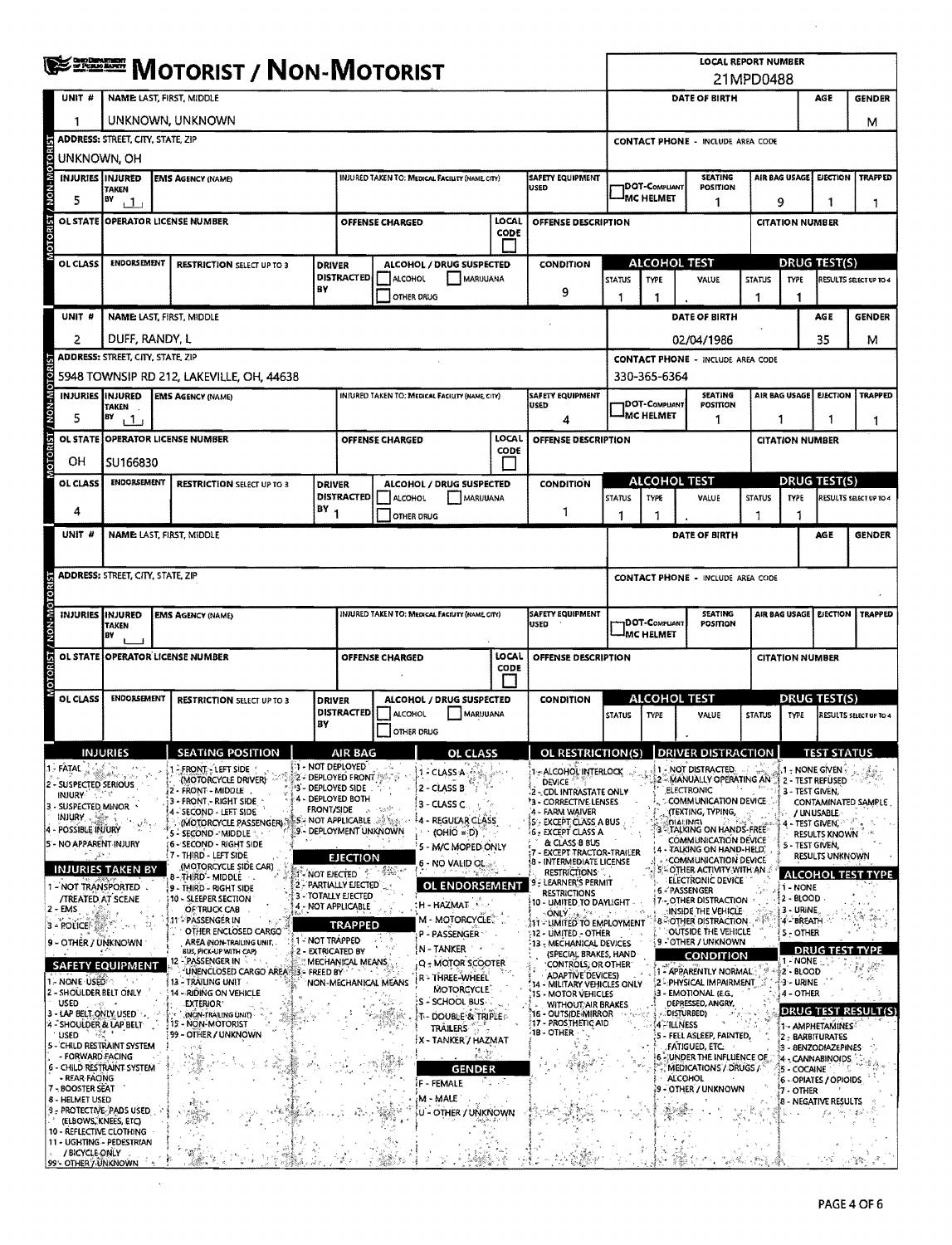|                |                          |                                          |                                         | <b>LOCAL REPORT NUMBER</b>               |                                                       |                                                                    |                                             |                                   |                                         |                 |                |  |  |
|----------------|--------------------------|------------------------------------------|-----------------------------------------|------------------------------------------|-------------------------------------------------------|--------------------------------------------------------------------|---------------------------------------------|-----------------------------------|-----------------------------------------|-----------------|----------------|--|--|
|                |                          |                                          | <b>ERETEOCCUPANT / WITNESS ADDENDUM</b> |                                          | 21MPD0488                                             |                                                                    |                                             |                                   |                                         |                 |                |  |  |
|                |                          |                                          |                                         |                                          | DATE OF BIRTH                                         |                                                                    |                                             |                                   |                                         |                 |                |  |  |
|                | UNIT #                   |                                          | NAME LAST, FIRST, MIDDLE                |                                          |                                                       |                                                                    |                                             |                                   |                                         | AGE<br>30       | <b>GENDER</b>  |  |  |
|                | 2                        | DUFF, HALEY                              |                                         | 11/04/1990                               | F                                                     |                                                                    |                                             |                                   |                                         |                 |                |  |  |
| <b>CCUPAN</b>  |                          | ADDRESS: STREET, CITY, STATE, ZIP        |                                         | <b>CONTACT PHONE - INCLUDE AREA CODE</b> |                                                       |                                                                    |                                             |                                   |                                         |                 |                |  |  |
|                |                          |                                          | 5948 TSR 212, LAKEVILLE, OH, 44638      | 330-365-6364                             |                                                       | AIR BAG USAGE EJECTION                                             |                                             |                                   |                                         |                 |                |  |  |
|                | <b>INJURIES IINJURED</b> | TAKEN                                    | <b>EMS AGENCY (NAME)</b>                |                                          | INJURED TAKEN TO: MEDICAL FACILITY (NAME, CITY)       | <b>SAFETY EQUIPMENT</b>                                            | DOT-Compuant                                | <b>SEATING</b><br><b>POSITION</b> |                                         |                 | <b>TRAPPED</b> |  |  |
|                | 5                        | BY<br>ı 1                                |                                         |                                          |                                                       | 4                                                                  | <b>IMC HELMET</b>                           | 3                                 | 1                                       | 1               | 1              |  |  |
|                | UNIT <sup>#</sup>        |                                          | NAME LAST, FIRST, MIDDLE                |                                          |                                                       |                                                                    |                                             | DATE OF BIRTH                     |                                         | AGE             | <b>GENDER</b>  |  |  |
|                | 2                        | DUFF, CONNER                             |                                         |                                          |                                                       |                                                                    | 9<br>01/14/2012                             |                                   |                                         |                 |                |  |  |
|                |                          | ADDRESS: STREET, CITY, STATE, ZIP        |                                         |                                          |                                                       |                                                                    | <b>CONTACT PHONE - INCLUDE AREA CODE</b>    |                                   |                                         |                 |                |  |  |
| <b>IVdn23</b>  |                          |                                          | 5948 TSR 212, LAKEVILLE, OH, 44638      |                                          |                                                       |                                                                    |                                             |                                   |                                         |                 |                |  |  |
|                | <b>INJURIES INJURED</b>  |                                          | <b>EMS AGENCY (NAME)</b>                |                                          | INJURED TAKEN TO: MEDICAL FACILITY (NAME, CITY)       | SAFETY EQUIPMENT                                                   | <b>DOT-COMPUANT</b>                         | <b>SEATING</b><br>POSITION        | AIR BAG USAGE EJECTION                  |                 | <b>TRAPPED</b> |  |  |
|                | 5                        | <b>TAKEN</b><br>BY<br>1،                 |                                         |                                          |                                                       | 4                                                                  | <sup>I</sup> MC HELMET                      | 4                                 | 1                                       | 1               |                |  |  |
|                | UNIT #                   |                                          | NAME: LAST, FIRST, MIDDLE               |                                          |                                                       |                                                                    | DATE OF BIRTH                               |                                   |                                         | AGE             | <b>GENDER</b>  |  |  |
|                | 2                        | DUFF, NEVAEH                             |                                         |                                          |                                                       |                                                                    |                                             | 02/17/2009                        |                                         | 12              | F              |  |  |
|                |                          | <b>ADDRESS: STREET, CITY, STATE, ZIP</b> |                                         |                                          |                                                       |                                                                    | <b>CONTACT PHONE - INCLUDE AREA CODE</b>    |                                   |                                         |                 |                |  |  |
| <b>ORANDOC</b> |                          |                                          | 5948 TSR 212, LAKEVILLE, OH, 44638      |                                          |                                                       |                                                                    |                                             |                                   |                                         |                 |                |  |  |
|                |                          | INJURIES   INJURED                       | <b>EMS AGENCY (NAME)</b>                |                                          | INJURED TAKEN TO: MEDICAL FACIUTY (NAME, CITY)        | SAFETY EQUIPMENT                                                   |                                             | <b>SEATING</b>                    | AIR BAG USAGE                           | <b>EJECTION</b> | <b>TRAPPED</b> |  |  |
|                |                          | <b>TAKEN</b>                             |                                         |                                          |                                                       |                                                                    | DOT-COMPLIANT<br><b>MC HELMET</b>           | POSITION                          |                                         |                 |                |  |  |
|                | 5                        | BY<br>, 1                                |                                         |                                          |                                                       | 4.                                                                 |                                             | 6                                 | 1                                       | -1              | 1              |  |  |
|                | UNIT #                   |                                          | <b>NAME: LAST, FIRST, MIDDLE</b>        |                                          |                                                       |                                                                    |                                             | DATE OF BIRTH                     |                                         | AGE             | <b>GENDER</b>  |  |  |
|                | 2                        | DUFF, NOVA                               |                                         |                                          |                                                       |                                                                    |                                             | 04/05/2014                        |                                         | 6               | F              |  |  |
|                |                          | ADDRESS: STREET, CITY, STATE, ZIP        |                                         |                                          |                                                       |                                                                    | <b>CONTACT PHONE - INCLUDE AREA CODE</b>    |                                   |                                         |                 |                |  |  |
| Visinos        |                          |                                          | 5948 TSR 212, LAKEVILLE, OH, 44638      |                                          |                                                       |                                                                    |                                             |                                   |                                         |                 |                |  |  |
|                |                          | <b>INJURIES INJURED</b><br><b>TAKEN</b>  | <b>EMS AGENCY (NAME)</b>                |                                          | INJURED TAKEN TO: MEDICAL FACILITY (NAME, CITY)       | <b>SAFETY EQUIPMENT</b>                                            | DOT-COMPLIANT                               | <b>SEATING</b><br>POSITION        | AIR BAG USAGE                           | <b>EJECTION</b> | <b>TRAPPED</b> |  |  |
|                | 5                        | BY<br>, 1                                |                                         |                                          |                                                       | 7                                                                  | <sup>I</sup> MC HELMET                      | 7                                 | 1                                       |                 |                |  |  |
|                |                          |                                          | <b>INJURIES</b>                         |                                          | <b>SAFETY EQUIPMENT USED</b>                          | <b>SEATING POSITION</b>                                            |                                             |                                   | <b>AIR BAG USAGE</b>                    |                 |                |  |  |
|                |                          | 1-FATAL :                                | 하던 작품물 가                                | T NONE USED -                            |                                                       | $M$ front - Left side $\cdot$                                      |                                             |                                   | 1 - NOT DEPLOYED                        |                 |                |  |  |
|                |                          |                                          | 2' - SUSPECTED SERIOUS INJURY           |                                          | <b>MEHICLE OCCUPANT</b>                               | (MOTORCYCLE DRIVER)                                                |                                             |                                   | 2 - DEPLOYED FRONT                      |                 |                |  |  |
|                |                          |                                          | 3 - SUSPECTED MINOR INJURY              |                                          | $2$ Shoulder Belt only used $5$                       | 2 - FRONT - MIDDLE<br>3 - FRONT - RIGHT SIDE                       | 3 - DEPLOYED SIDE                           |                                   |                                         |                 |                |  |  |
|                |                          |                                          | - POSSIBLE INJURY,                      |                                          | 3 - LAP BELT ONLY USED                                | $4 - \text{SECOND} \cdot \text{LEFT SIDE} \ldots$                  |                                             | 4 - DEPLOYED BOTH                 |                                         |                 |                |  |  |
|                |                          | 5 - NO APPARENT INJURY                   |                                         |                                          | 4 <sup>5</sup> SHOULDER & LAP BELT USED               | (MOTORCYCLE PASSENGER)                                             |                                             |                                   | <b>FRONT/SIDE</b>                       |                 |                |  |  |
|                |                          |                                          | <b>INJURED TAKEN BY</b>                 |                                          | <b>5.4 CHILD RESTRAINT SYSTEM -</b><br>FORWARD FACING | 5 - SECOND - MIDDLE<br><b>6- SECOND<sup>-2</sup> RIGHT SIDE</b>    | 5'-NOT APPLICABLE<br>9 - DEPLOYMENT UNKNOWN |                                   |                                         |                 |                |  |  |
|                |                          | 1 - NOT TRANSPORTED                      |                                         |                                          | 6 - CHILD RESTRAINT SYSTEM -                          | 7 - THIRD - LEFT SIDE                                              |                                             |                                   |                                         |                 |                |  |  |
|                |                          | <b>TREATED AT SCENE</b>                  |                                         |                                          | ং <b>REAR FACING অস</b> ম                             | (MOTORCYCLE SIDE CAR)                                              | 고 있다.                                       |                                   | <b>EJECTION</b>                         |                 |                |  |  |
|                | $2 - EMS$ .              |                                          |                                         | <b>7. BOOSTER SEAT.</b>                  |                                                       | 8 - THIRD - MIDDLE.<br>9- THIRD - RIGHT SIDE                       |                                             |                                   | 1 - NOT EJECTED                         |                 |                |  |  |
|                | 3'- POLICE               |                                          |                                         | 8'- HELMET USED                          |                                                       | 10 - SLEEPER SECTION OF TRUCK CAB                                  |                                             |                                   | 2 - PARTIALLY EJECTED                   |                 |                |  |  |
|                |                          |                                          | <b>9-OTHER / UNKNOWN</b>                |                                          | SCRROTECTIVE PADS USED                                | 11 - PASSENGER IN OTHER ENCLOSED * -                               |                                             |                                   | 3 - TOTALLY EJECTED                     |                 |                |  |  |
|                |                          |                                          |                                         |                                          | <b>CELBOWS, KNEES, ETC.</b>                           | CARGO AREA (NON-TRAILING UNIT)<br>SUCH AS A BUS, PICK-UP WITH CAP) |                                             |                                   | 4 - NOT APPLICABLE<br>. n. l. Bro 2. J. |                 |                |  |  |
|                |                          |                                          | <b>GENDER</b>                           |                                          | <b>10 - REFLECTIVE CLOTHING</b>                       | 12 - PASSENGER IN UNENCLOSED                                       |                                             |                                   | <b>TRAPPED</b>                          |                 |                |  |  |
|                | F - FEMALE               |                                          |                                         |                                          | 11 - LIGHTING - PEDESTRIAN<br>☆ ※ Y BICYCLE ONLY ☆ ^  | $\mathsf{CARGO}$ are $\mathsf{A}\mathsf{B}$ . Then                 |                                             | उंक्र ब्रहें,∮ा - NOTबाँRAPPED    |                                         |                 | 人数传染物          |  |  |
|                | M - MALE                 |                                          |                                         |                                          | 99 - OTHER / UNKNOWN                                  | 13 - Trailing Unit<br>14 - RIDING ON VEHICLE EXTERIOR              |                                             |                                   | 2 - EXTRICATED BY                       |                 |                |  |  |
|                |                          | U - OTHER / UNKNOWN                      |                                         |                                          |                                                       | (NON-TRAILING UNIT)                                                |                                             |                                   | MECHANICAL MEANS                        |                 |                |  |  |
|                |                          |                                          |                                         |                                          |                                                       | 15 - NON-MOTORIST                                                  |                                             | 3 - FREED BY                      |                                         |                 |                |  |  |
|                |                          |                                          |                                         | 1940 Bellet 1720                         | - A - 不等) in                                          | 99 - OTHER / UNKNOWN                                               | 20 M                                        |                                   | NON-MECHANICAL MEANS                    |                 |                |  |  |
|                |                          | NAME: LAST, FIRST, MIDDLE                |                                         |                                          |                                                       |                                                                    |                                             | DATE OF BIRTH                     |                                         | AGE             | <b>GENDER</b>  |  |  |
|                |                          |                                          |                                         |                                          |                                                       |                                                                    |                                             |                                   |                                         |                 |                |  |  |
|                |                          | ADDRESS: STREET, CITY, STATE, ZIP        |                                         |                                          |                                                       |                                                                    | CONTACT PHONE - INCLUDE AREA CODE           |                                   |                                         |                 |                |  |  |
|                |                          |                                          |                                         |                                          |                                                       |                                                                    |                                             |                                   |                                         |                 |                |  |  |
|                |                          | NAME: LAST, FIRST, MIDDLE                |                                         |                                          |                                                       |                                                                    |                                             | DATE OF BIRTH                     |                                         | AGE             | <b>GENDER</b>  |  |  |
|                |                          |                                          |                                         |                                          |                                                       |                                                                    |                                             |                                   |                                         |                 |                |  |  |
|                |                          | ADDRESS: STREET, CITY, STATE, ZIP        |                                         |                                          |                                                       |                                                                    | CONTACT PHONE - INCLUDE AREA CODE           |                                   |                                         |                 |                |  |  |
|                |                          |                                          |                                         |                                          |                                                       |                                                                    |                                             |                                   |                                         |                 |                |  |  |
|                |                          | NAME: LAST, FIRST, MIDDLE                |                                         |                                          |                                                       |                                                                    | DATE OF BIRTH                               | <b>GENDER</b>                     |                                         |                 |                |  |  |
|                |                          |                                          |                                         |                                          |                                                       |                                                                    |                                             |                                   |                                         |                 |                |  |  |
|                |                          | <b>ADDRESS: STREET, CITY, STATE, ZIP</b> |                                         |                                          |                                                       |                                                                    | <b>CONTACT PHONE - INCLUDE AREA CODE</b>    |                                   |                                         |                 |                |  |  |
|                |                          |                                          |                                         |                                          |                                                       |                                                                    |                                             |                                   |                                         |                 |                |  |  |

 $\mathcal{L}^{\mathcal{L}}$